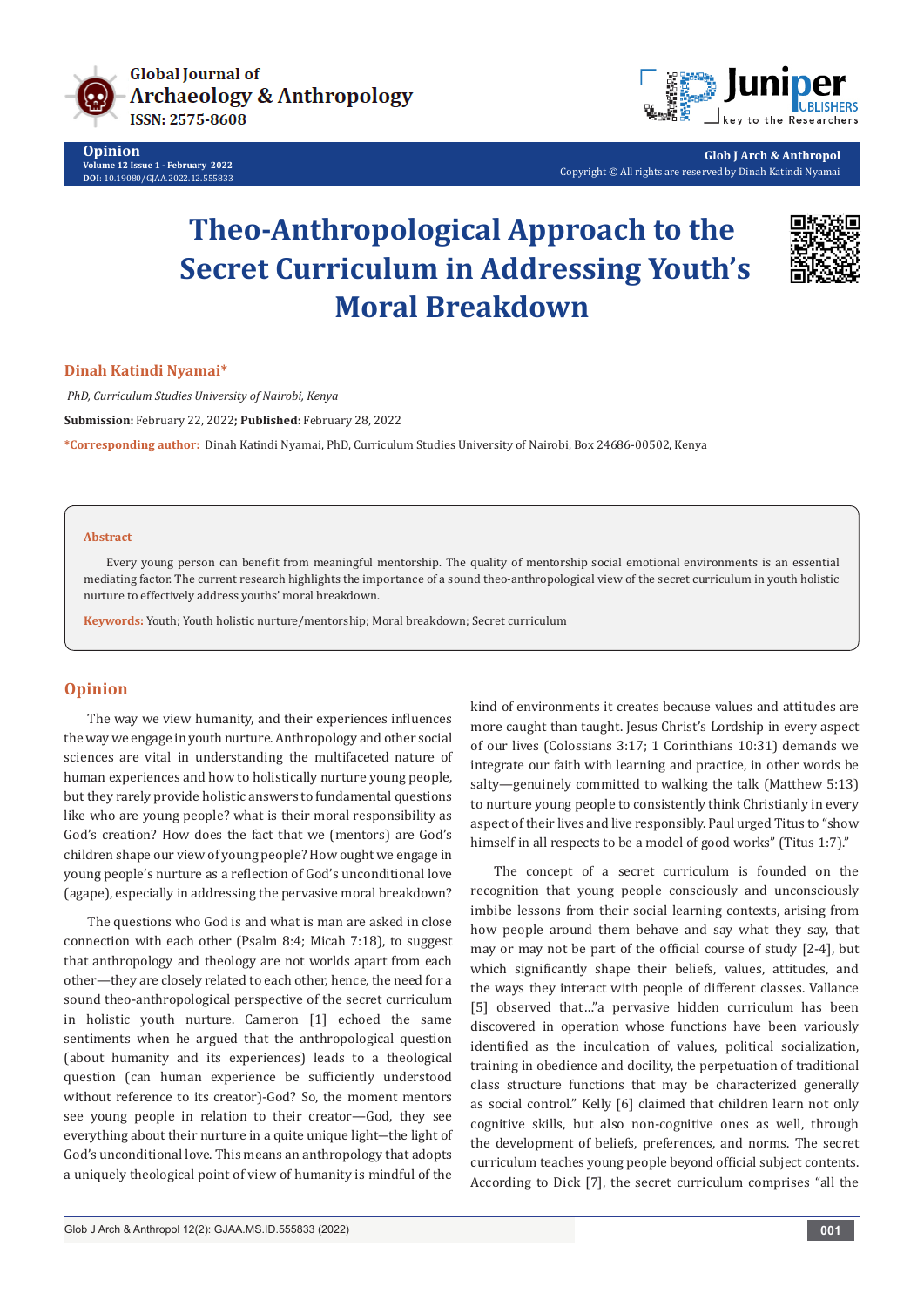things that one is expected to know but are never formally taught or the hidden tricks that help you succeed in academia [4]." describes the secret "curriculum as an amorphous collection of implicit academic, social, and cultural messages, unwritten rules and unspoken expectations, and unofficial norms, behaviors and values of the cultural context within which teaching-learning processes take place."

The secret curriculum lessons are usually constructed from observable social-cultural practices and when implicitly conveyed as unexamined ideological positions, unquestioned truths, or cultural biases; they can potentially undermine holistic youth nurture. In so far as the secret curriculum convey unconscious lessons, it is critical for both socio-anthropological and education issues, but most social learning contexts continue to give lopsided importance to the design and implementation of the official curriculum [4,8] at the expense of the veiled curriculum even though it plays a crucial role in the kind of people young people become as adults. According to Anita [9] "youth of today have been ensnared by youthful lusts, pride, arrogance, disrespect, disobedience and indiscipline; these are traits that can only grow out of habits for 'thoughts bring forth acts, acts produce habits, while habits become character." The reasoning of many young people today seems to run like this: "each one's life-style is an acceptable alternative", so, 'kua impole'—be tolerant of my lifestyle and I will be tolerant of yours—do your thing as do mine. The unplanned lessons arising from how people around young people interrelate, speak and act offer numerous cues for making sense of why young people behave the way they do—the reasons behind youth moral breakdown.

The social media continue to bring shocking stories to our attention on daily basis about social ills such as promiscuity, alcohol abuse, general lack of discipline and self-discipline, gender-based violence, high crime rates, and the ever-decreasing average age of pregnancies among youths and complaints about the spate of moral breakdown are pervasive [10]. The suddenness of moral values deprivation varies from society to society, but tentacles seem to have spread into the crannies and nooks of not only our country, Kenya but the whole world, and is affecting everybody and if not urgently addressed, it will soon affect our future. The sad tradition among humanity is to point an accusing finger and play the blame game instead of brainstorming on how best to tackle the problem, whenever a disturbing issue arises.

Some point accusing fingers at social media, others accuse parents or guardians, others believe it is the consequence of our past while others blame factors like social, cognitive, economic, and technological factors. Some of the social factors include unpredictable or insecure home environments and peer influence, technological factors include bad mass media that expose young people to potentially undesirable information, economic factors include poverty while cognitive factors are related to ones need for belonging which is mostly driven by psychological needs. Mass media is considered as one of the major

culprits causing moral decline among young people. This is because young people are currently deeply immersed in diverse forms of social media. Mass media in this book is described as any of the various technologies by which information reaches large numbers of people. A survey recently conducted in USA reported that about 83% of American youth use their phones for email, mobile internet, and texting. The research further reported that the young people who participated in the research receive and send text messages 144 times every day and when they are not reading a sms or texting, they ae on social networking sites such as Twitter or Facebook where they share photos, chat, participate in gaming or video. The survey also revealed that lying was pervasive. 92% of those who participated in the research lied to their parents in the past 12 months, 78% lied to a teacher, and more than one in four admitted that they would lie to get a job. 71% of those who participated in the research admitted they had cheated on an exam at least once in the past 12 months, about 45% indicated that they cheated two or more or times within the same period. 66% of those who participated in the research indicated that they could get drugs if they wanted to. 70% of those who participated indicated that they had hit someone in the past year. Anita [9] echoes similar sentiments when she claimed that "changes in the family structure, advent of westernization, the media revolution, dirty policies are speculated to have directly played a determining role bringing both moral degradation of youth and social deterioration."

Each of the blamed causes of moral breakdown among youth, including the fact that young people are responsible for their misbehavior or behavior, may be right, but there is one key aspect, research after research suggests significantly contributes to the worsening moral situation—lessons arising from the secret curriculum. Even youth mentorship programs that ignore lessons that arise from social-cultural interactions may be considered fraud, the tendency has always been to take a knee-jerk or reactive response instead of a holistic proactive approach to dealing with the moral situation.

The realization that young people are a major determinant of the level of progression of any society and decrease in moral values among youth, who make 70% of most Africa populations, means there can be no "sustenance of society as no society can be self-sustaining without its human components of which the major workforce is the youths" [11], augments the need for a Theo-anthropological approach to the secret curriculum to ensure young people are imbibing upright moral values and cherishing them. Only upright moral values can positively shape young people's ways of think, their speech, and their behavior. while unconducive social environments increase the risk of young people to engage in risk behaviors such as drug abuse and illicit sex, conducive social learning environments can restore sound moral behaviors into our learning systems because lessons arising from a positive secret curriculum pays a good tribute on the holistic development of the future generation and ensures